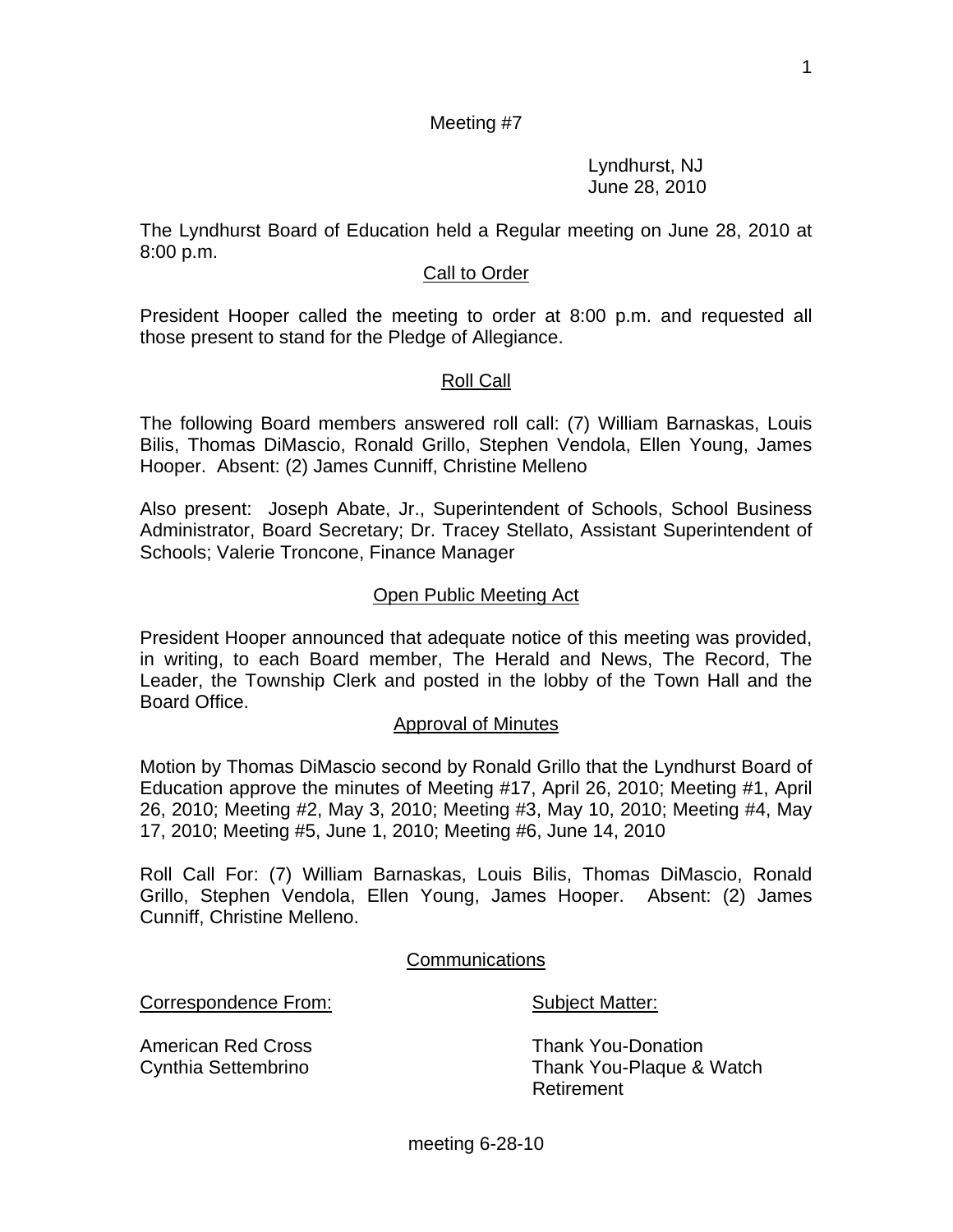# Finance and Negotiations Committee

Any Board member who takes exception to any of the following listed actions under the category of Finance and Negotiations may so indicate now and a separate motion for each of the excepted actions will be entertained.

Motion made by Ellen Young second by Ronald Grillo that the following Finance and Negotiations actions of the Board numbered 1 through 12 exception actions be adopted.

Roll Call For: (7) William Barnaskas, Louis Bilis, Thomas DiMascio, Ronald Grillo, Stephen Vendola, Ellen Young, James Hooper. Absent: (2) James Cunniff, Christine Melleno

- 1. BE IT RESOLVED, by the Lyndhurst Board of Education that it has received and accepts the financial reports of the Secretary and Treasurer of School Monies for the month ended June 28, 2010 and certifies that the reports indicate that no major account or fund is overexpended in violation of NJAC 6A:23-2.11(a) and that sufficient funds are available to meet the district's financial obligations for the remainder of the school year. A copy of the certification shall be included in the minutes.
- 2. BE IT RESOLVED, that the payroll for the month ended June 30, 2010 be and the same is hereby approved and ordered paid:

Payroll \$1,912,853.77

3. BE IT RESOLVED, that the attached list of supplies received and services rendered to the Board of Education of the Township of Lyndhurst, County of Bergen, for the month ended June 30, 2010 be and the same are hereby approved and ordered paid:

| Charter School (Fund 10)<br><b>Current Expense (Fund 11)</b><br>Capital Outlay (Fund 12)<br>Special Revenue (Fund 20) | 1,523.00<br>\$1,737,326.66<br>128,856.95<br>79,474.39 |
|-----------------------------------------------------------------------------------------------------------------------|-------------------------------------------------------|
| Total                                                                                                                 | \$1,947,181.00                                        |
| Capital Projects (Fund 30)                                                                                            | 73,648.46                                             |
| <b>General Ledger</b>                                                                                                 | 75,149.90                                             |

4. BE IT RESOLVED, that the ACCP/BCCP supplies received and services rendered to the Board of Education of the Township of Lyndhurst, County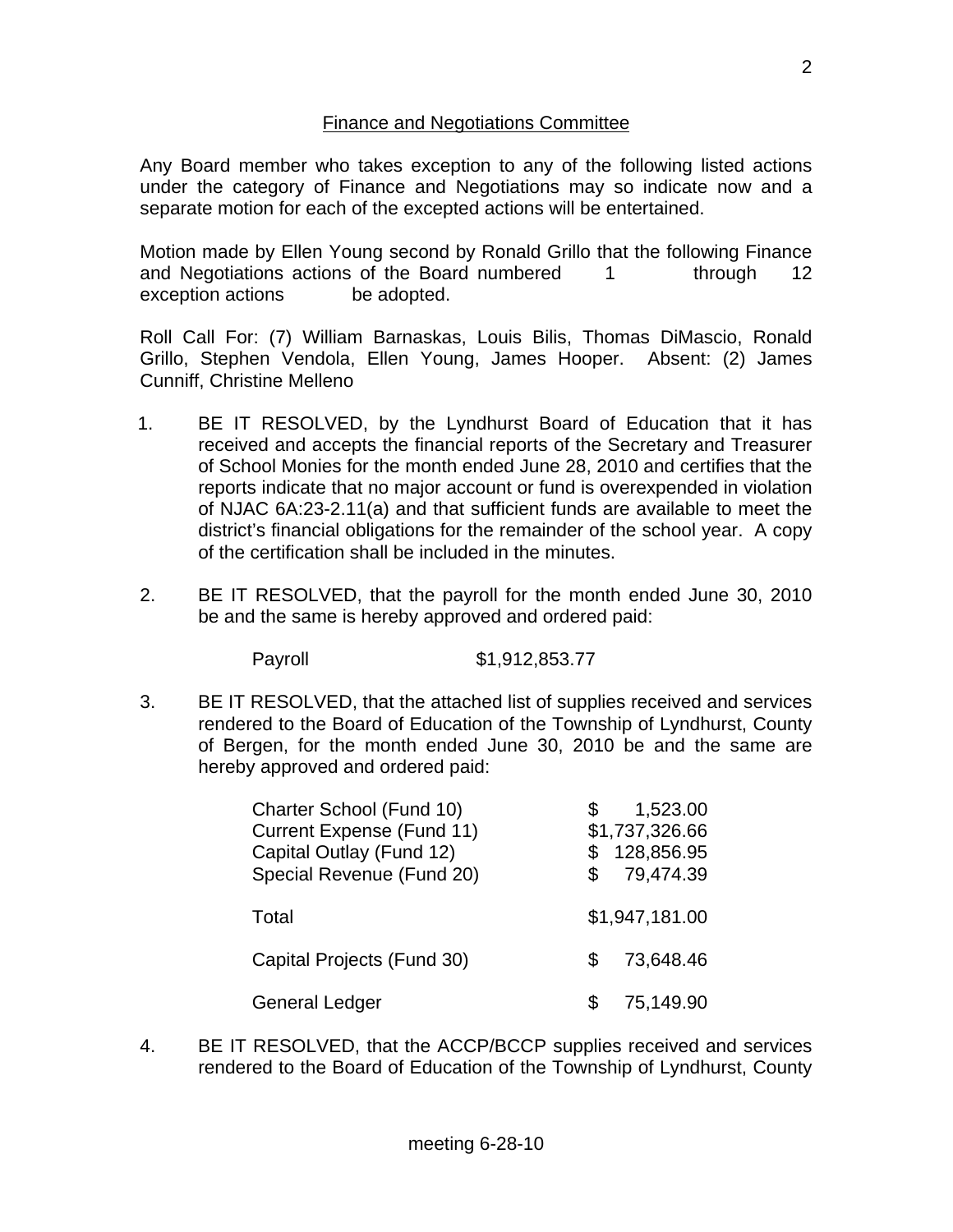of Bergen, for the month of June 2010, be and the same are hereby approved and ordered paid:

| Payroll/Payroll Taxes    | \$55,134.49             |
|--------------------------|-------------------------|
| Supplies/Telephone/Misc. | 395.78<br>$\mathcal{S}$ |
| <b>Tuition Refunds</b>   | \$3,394.20              |
| Total                    | \$58,924.47             |

5. BE IT RESOLVED, that cafeteria services rendered to the Board of Education of the Township of Lyndhurst, County of Bergen, for the month of June 2010, be and the same are hereby approved and ordered paid:

| Payroll/Payroll Taxes | \$34,374.78 |
|-----------------------|-------------|
| <b>Services</b>       | \$37,466.41 |

- 6. BE IT RESOLVED, that the Lyndhurst Board of Education approve the attached transfers for the month of June 2010.
- 7. BE IT RESOLVED, that the Lyndhurst Board of Education contract with Educational Data Services, Inc. for the 2010-2011 school year for the following:

Custodial Supplies \$18,549.33

8. BE IT RESOLVED, that the Lyndhurst Board of Education authorize the following insurances purchased from The Bogle Agency, Lyndhurst, for the 2010-2011 school year:

| School Alliance Insurance Fund Program<br><b>Building/Contents</b> | \$74,385.00   |
|--------------------------------------------------------------------|---------------|
| <b>General Liability</b>                                           |               |
| <b>Commercial Automobile</b>                                       |               |
| <b>Boiler &amp; Machinery</b>                                      |               |
| Inland Marine/Equipment                                            |               |
| <b>Environmental Impairment Liability</b>                          |               |
| <b>Educators Legal Liability</b>                                   | \$27,391.00   |
| <b>Excess Liability</b>                                            | \$13,990.00   |
| <b>Bond Insurance</b>                                              | \$3,285.00    |
| <b>Student Accident Insurance</b>                                  | \$33,600.00   |
| <b>Accidental Death &amp; Dismemberment</b>                        | 175.00<br>\$. |
| <b>SAIF Administrative &amp; Loss Control</b>                      | \$1,350.00    |
| <b>Total Insurance Cost for School Year</b>                        | \$154,176.00  |

9. BE IT RESOLVED, at the recommendation of Joseph Abate, Jr., Superintendent of Schools, School Business Administrator, Board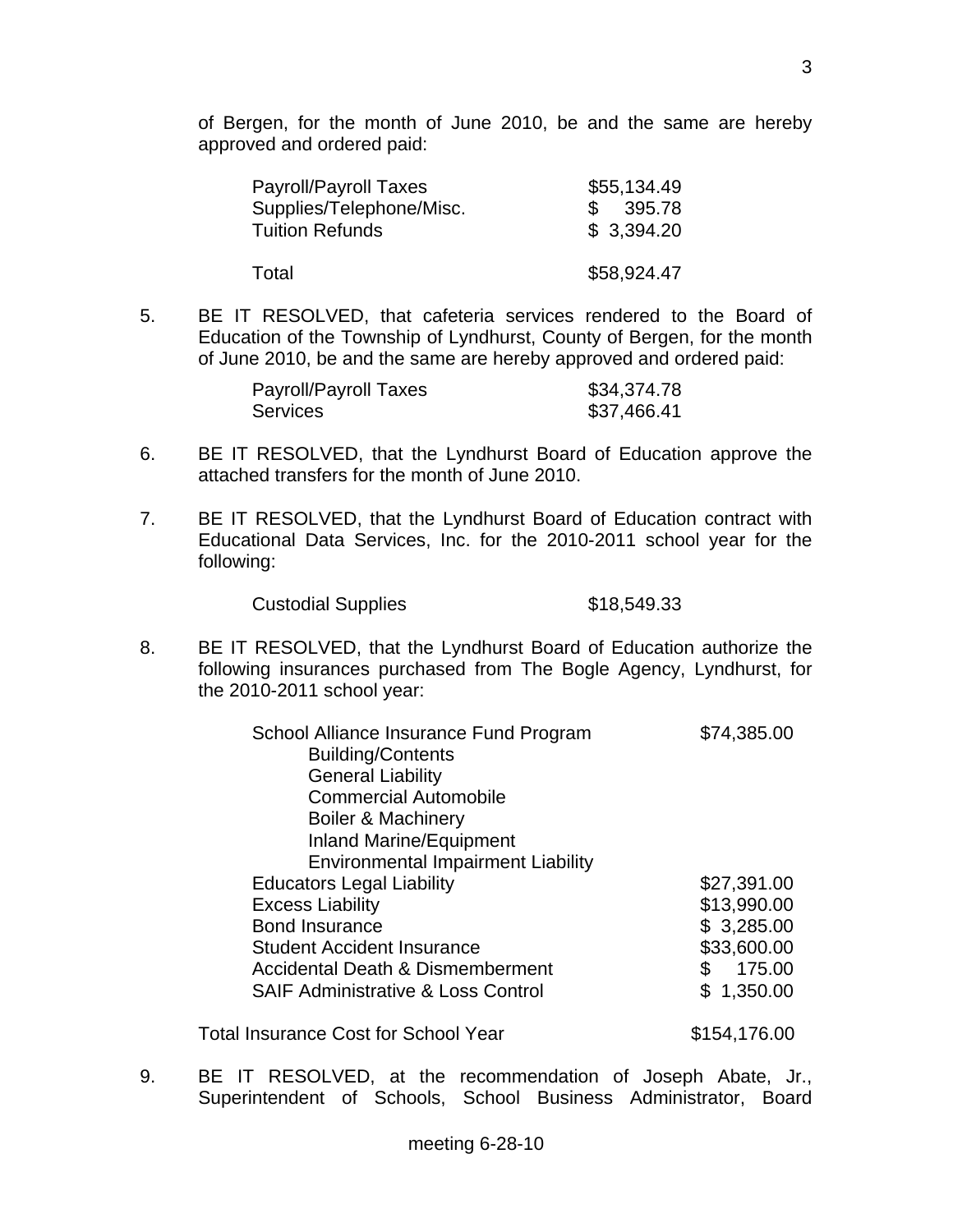Secretary, that the Lyndhurst Board of Education place the attached list of employees on the negotiated salary guide for the 2010-2011 school year.

- 10. BE IT RESOLVED, that the Lyndhurst Board of Education approve a bid from Belle Uniform, Paterson, NJ, for custodial and maintenance uniforms (spreadsheet attached).
- 11. BE IT RESOLVED, that the Lyndhurst Board of Education approve a bid for the Lead Base Paint Stabilization Project at Lincoln School to:

|                                        | <b>Base Bid</b> | Alternate 1 | Alternate 2 |
|----------------------------------------|-----------------|-------------|-------------|
| Lew Corporation<br>Mountainside, NJ    | \$18,025.00     | \$3,250.00  | \$6,730.00  |
| Other Bid:                             |                 |             |             |
| ProSpec Painting, Inc.<br>Vineland, NJ | \$36,548.00     | \$2,852.00  | \$7,292.00  |

12. BE IT RESOLVED, that the Lyndhurst Board of Education, upon recommendation of Joseph Abate, Jr., Superintendent of Schools/School Business Administrator, that since Maschio's Food Services, Inc., Flanders, NJ, is performing the services under the contract for the food service program in an effective and efficient manner, Maschio's Food Services, Inc.'s contract dated August 2008 for the food service program be extended for an additional year for the period commencing on September 1, 2010 and ending on August 31, 2011 (second renewal of the original contract); and

 BE IT FURTHER RESOLVED, that the revised Addendum to the contract shall include a flat management fee to be paid to Maschio's Food Services, Inc. in the amount of \$19,861.00 payable in monthly installment of \$1,986.10 per month commending on September 1, 2010 and ending July 1, 2010 and

 BE IT FURTHER RESOLVED, that Maschio's Food Services, Inc. guarantees a return of \$15,000.00 including the administrative/ management fee and that in the event the program costs exceed the total revenues from all sources, Maschio's Food Services, Inc. shall be responsible for any losses incurred; and

 BE IT FURTHER RESOLVED, that the revised Addendum to the contract for the management of the School Food Service Program has been approved pending approval by the Bureau of Child Nutrition, State of New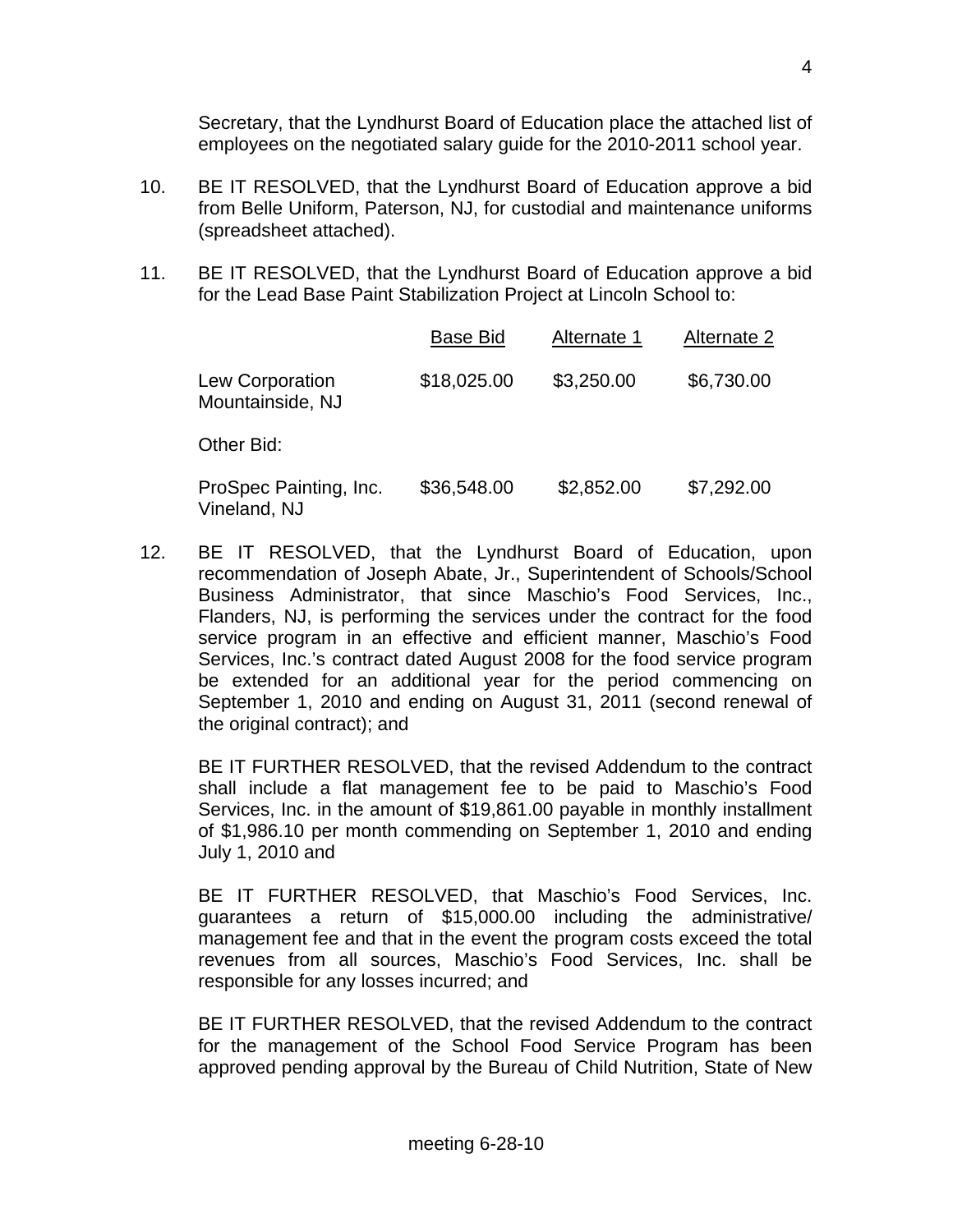Jersey. All requirements have been met in accordance with state and federal statutes and regulations.

# Education and Curriculum Committee

Any Board member who takes exception to any of the following listed actions under the category of Education and Curriculum may so indicate now and a separate motion for each of the excepted actions will be entertained.

Motion made by Thomas DiMascio second by Ronald Grillo that the following Education and Curriculum actions of the Board numbered 1 through 2 exception actions be adopted.

Roll Call For: (7) William Barnaskas, Louis Bilis, Thomas DiMascio, Ronald Grillo, Stephen Vendola, Ellen Young, James Hooper. Absent: (2) James Cunniff, Christine Melleno.

1. BE IT RESOLVED, that the Lyndhurst Board of Education approve the following Lyndhurst High School new courses:

> **Illustration** The Human Body

2. BE IT RESOLVED, that the Lyndhurst Board of Education approve the Lyndhurst Public Schools District Plan for Professional Development, 2010-2011, approved by the County Professional Teaching Standards Board. Copy on file at the Lyndhurst Board of Education Office.

# Rules and Regulations Committee

Any Board member who takes exception to any of the following listed actions under the category of Rules and Regulations may so indicate now and a separate motion for each of the excepted actions will be entertained.

Motion made by Stephen Vendola second by Ronald Grillo that the following Rules and Regulations actions of the Board numbered 1 through 3 exception actions be adopted.

Roll Call For: (7) William Barnaskas, Louis Bilis, Thomas DiMascio, Ronald Grillo, Stephen Vendola, Ellen Young. Absent: (2) James Cunniff, Christine Melleno.

1. BE IT RESOLVED, that the Lyndhurst Board of Education participate in the Bergen County Sheriff's Outside Labor Program for the 2010-2011 school year.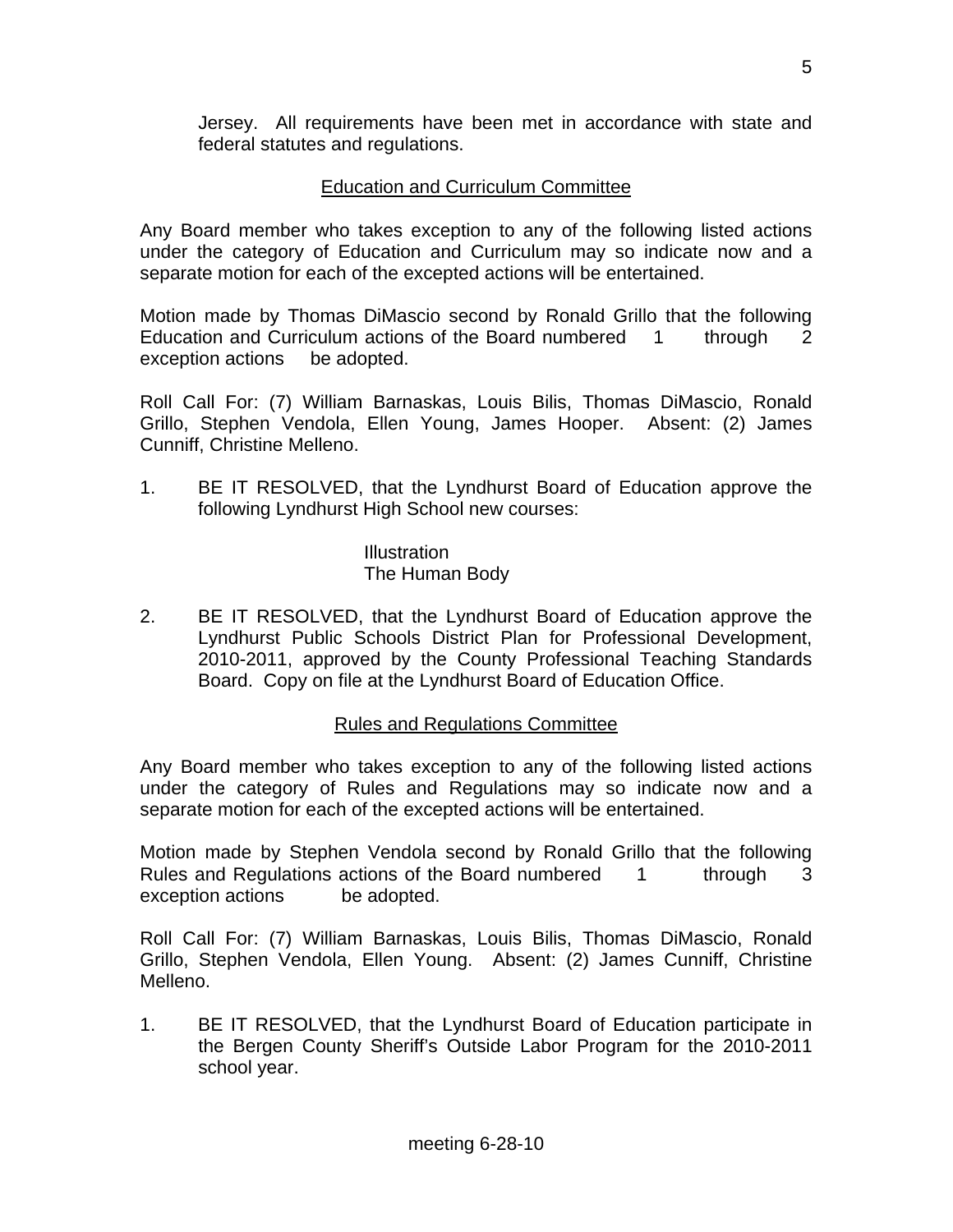2. BE IT RESOLVED, that the Lyndhurst Board of Education approve the following use of school facilities:

| Organization          | Place    | Time, Date, Purpose                             |
|-----------------------|----------|-------------------------------------------------|
| Lyndhurst Parks Dept. | Day Camp | 8:00 am-3:00 pm<br>7/6/10 to 8/13/10<br>2 Buses |

3. BE IT RESOLVED, that the Lyndhurst Board of Education approve the attached policies and regulations:

| Policy #4112<br>(1 <sup>st</sup> reading)        | Induction Program for Provisional Tchrs. |
|--------------------------------------------------|------------------------------------------|
| Regulation #4112<br>(1 <sup>st</sup> reading)    | Induction Program for Provisional Tchrs. |
| Policy #4112.3<br>(1 <sup>st</sup> reading)      | <b>Highly Qualified Teachers</b>         |
| Policy \$4119.4<br>(1 <sup>st</sup> reading)     | <b>Inappropriate Staff Conduct</b>       |
| Regulation #4119.4<br>(1 <sup>st</sup> reading)  | Inappropriate Staff Conduct              |
| Policy #4151.1<br>(1 <sup>st</sup> reading)      | NJ Family Leave Insurance Program        |
| <b>Policy #4231</b><br>(1 <sup>st</sup> reading) | <b>Professional Development</b>          |
| Regulation #4231.1<br>(1 <sup>st</sup> reading)  | <b>Professional Development</b>          |
| Policy #4291.4<br>(1 <sup>st</sup> reading)      | <b>Inappropriate Staff Conduct</b>       |
| Regulation #4291.4<br>(1 <sup>st</sup> reading)  | <b>Inappropriate Staff Conduct</b>       |
| <b>Policy #4441</b><br>(1 <sup>st</sup> reading) | NJ Family Leave Insurance Program        |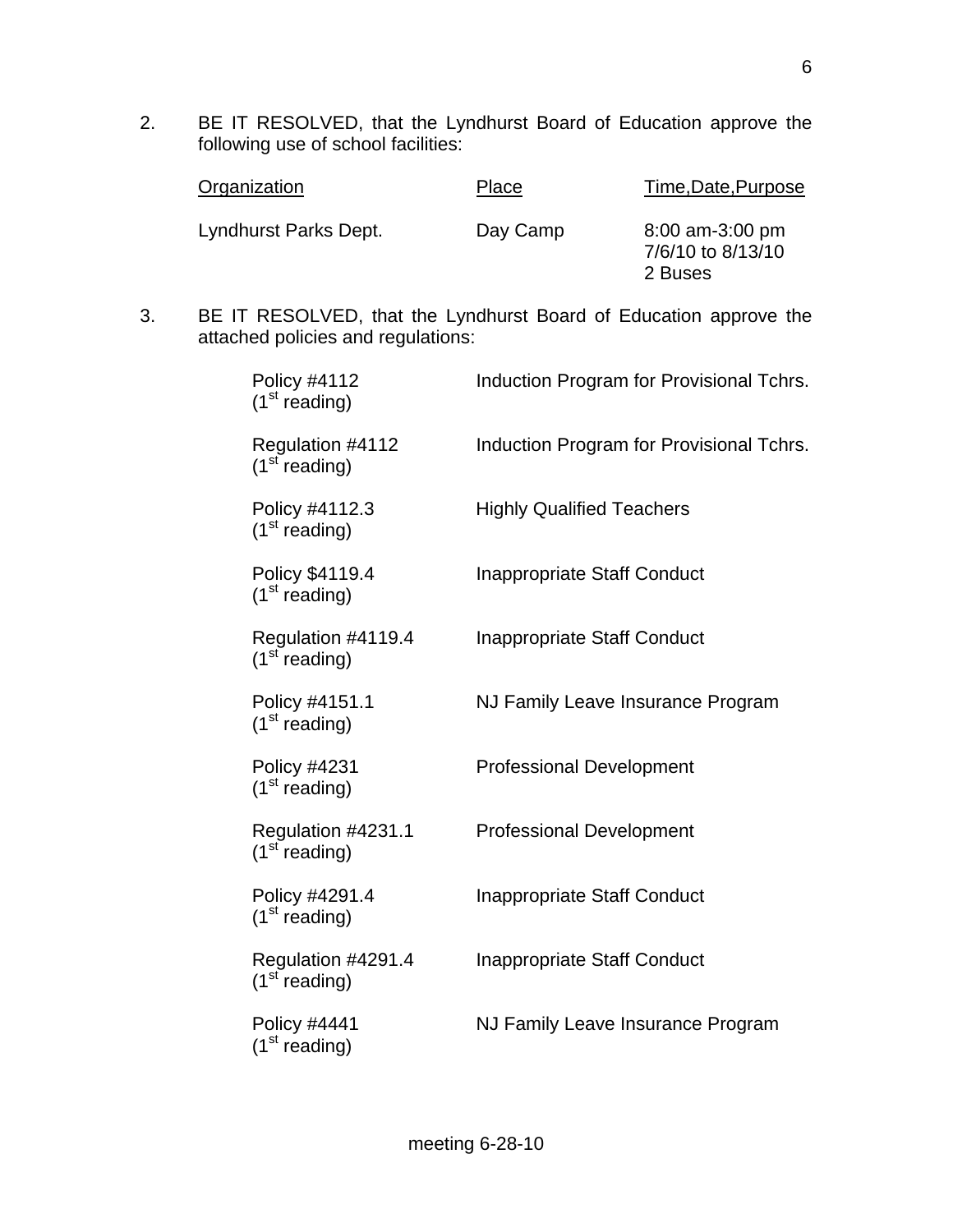| Policy #5141.21A<br>$(1st$ reading)               | Management of Life-Threatening<br><b>Allergies in Schools</b> |
|---------------------------------------------------|---------------------------------------------------------------|
| Regulation #5141.21A<br>(1 <sup>st</sup> reading) | Management of Life-Threatening<br><b>Allergies in Schools</b> |
| Policy #6141.3<br>$(1st$ reading)                 | <b>Bilingual and ESL Education</b>                            |
| Regulation #6141.3<br>$(1st$ reading)             | <b>Bilingual and ESL Education</b>                            |
| Policy #6163.3<br>(1 <sup>st</sup> reading)       | Live Animals in School                                        |
| Regulation #6163.3<br>$(1st$ reading)             | Live Animals in School                                        |
| Policy #6175<br>(1 <sup>st</sup> reading)         | <b>Education of Homeless Children</b>                         |

#### Student Activities & Recognition Committee

Any Board member who takes exception to any of the following listed actions under the category of Student Activities & Recognition may so indicate now and a separate motion for each of the excepted actions will be entertained.

Motion made by Thomas DiMascio second by Ronald Grillo that the following Student Activities & Recognition actions of the Board numbered 1 through 1 exception actions be adopted.

Roll Call For: (7) William Barnaskas, Louis Bilis, Thomas DiMascio, Ronald Grillo, Stephen Vendola, Ellen Young, James Hooper. Absent: (2) James Cunniff, Christine Melleno.

1. BE IT RESOLVED, that the Lyndhurst Board of Education approve the Lyndhurst High School Handbook 2010-2011. Copy on file in the high school and superintendent's office.

# Personnel Committee

Any Board member who takes exception to any of the following listed actions under the category of Personnel may so indicate now and a separate motion for each of the excepted actions will be entertained.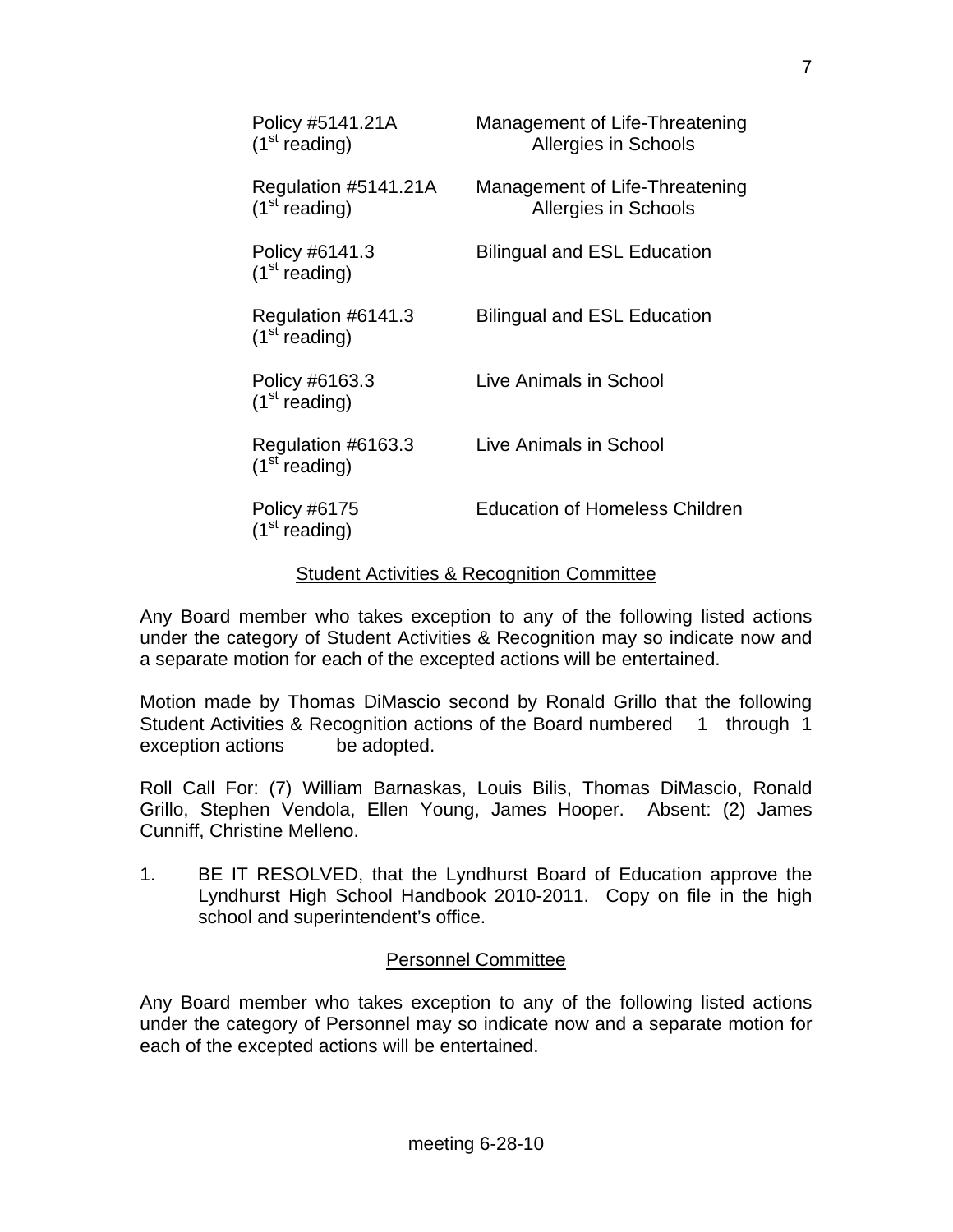Motion made by Ronald Grillo second by Ellen Young that the following actions of the Board numbered 1 through 7, 9 through 19, 21 through 26 and 28 through 33 exception actions 8, 20 and 27 be adopted.

- 1. BE IT RESOLVED, at the recommendation of Joseph Abate, Jr., Superintendent of Schools, School Business Administrator, Board Secretary, that the Lyndhurst Board of Education hire Casey Thompson, as High School English Teacher, for the 2010-11 school year, effective September 1, 2010, at a salary of \$47,775.00 (BA step 1). Employment will be provisional, subject to authorization approval for emergent hiring pending completion of criminal history background check, and subject to submission of all required application documents. This is a replacement position.
- 2. BE IT RESOLVED, at the recommendation of Joseph Abate, Jr., Superintendent of Schools, School Business Administrator, Board Secretary, that the Lyndhurst Board of Education hire James Phillips, as Elementary Teacher for the 2010-11 school year, effective September 1, 2010, at a salary of \$57,675.00 (MA step 8). Employment will be provisional, subject to authorization approval for emergent hiring pending completion of criminal history background check, and subject to submission of all required application documents. This is a replacement position.
- 3. BE IT RESOLVED, at the recommendation of Joseph Abate, Jr., Superintendent of Schools, School Business Administrator, Board Secretary, that the Lyndhurst Board of Education hire David Carucci as HS Math Teacher for the 2010-11 school year, effective September 1, 2010, at a salary of \$47,775.00 (BA step 1) Employment will be provisional, subject to authorization approval for emergent hiring pending completion of criminal history background check, and subject to submission of all required application documents. This is a replacement position.
- 4. BE IT RESOLVED, at the recommendation of Joseph Abate, Jr., Superintendent of Schools, School Business Administrator, Board Secretary, that the Lyndhurst Board of Education hire Diane Okul as HS Math Teacher for the 2010-11 school year, effective September 1, 2010, at a salary of \$48,175.00 (BA step 2). Employment will be provisional, subject to authorization approval for emergent hiring pending completion of criminal history background check, and subject to submission of all required application documents. This is a replacement position.
- 5. BE IT RESOLVED, at the recommendation of Joseph Abate, Jr., Superintendent of Schools, School Business Administrator, Board Secretary, that the Lyndhurst Board of Education hire Robert Williams as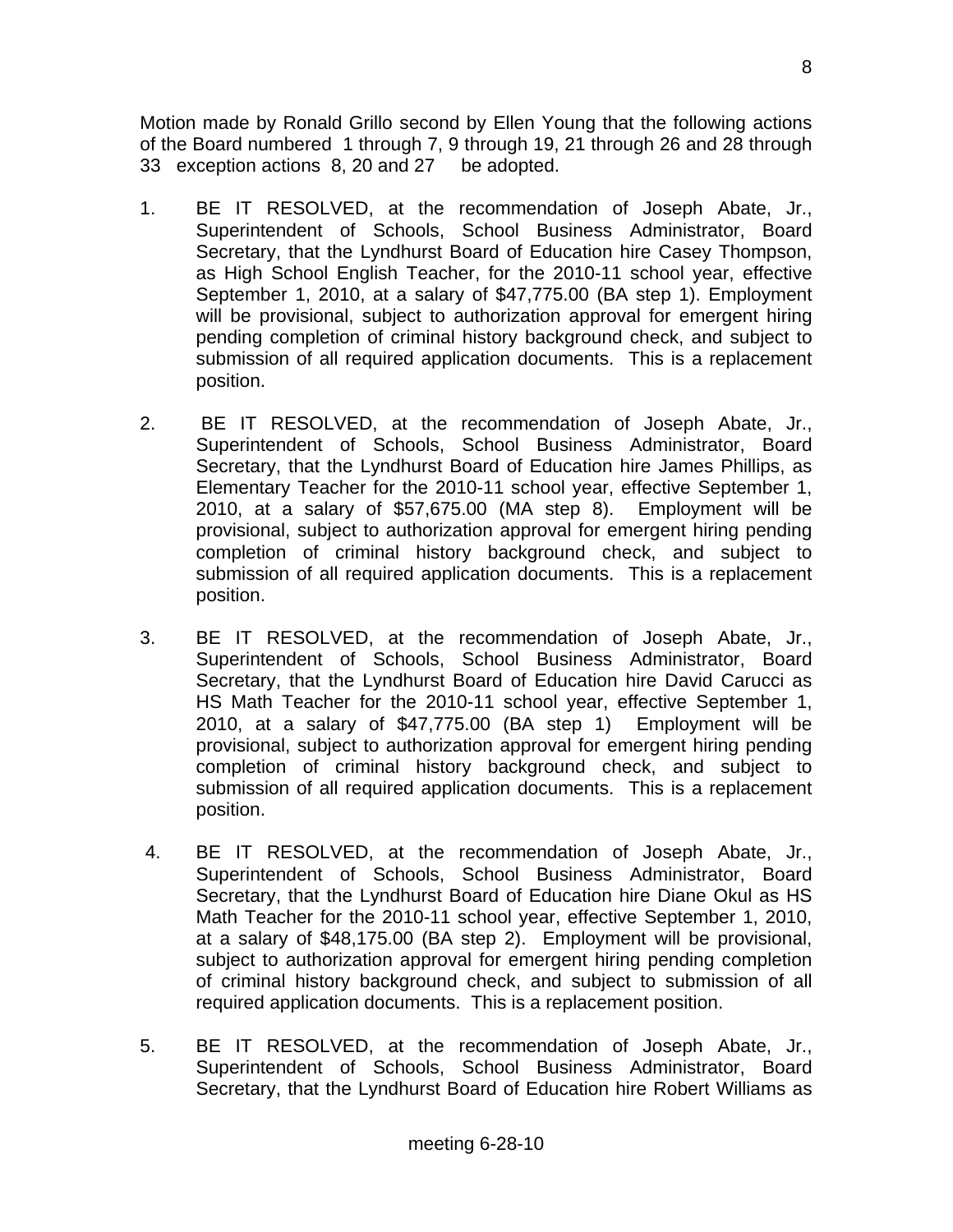a Social Studies Teacher at Lincoln School, grade 6-8, for the 2010-11 school year, effective September 1, 2010, at a salary of \$48,175.00 (BA step 2). Employment will be provisional, subject to authorization approval for emergent hiring pending completion of criminal history background check, and subject to submission of all required application documents. This is a replacement position.

- 6. BE IT RESOLVED, at the recommendation of Joseph Abate, Jr., Superintendent of Schools, School Business Administrator, Board Secretary, that the Lyndhurst Board of Education hire Jamie Stevens, as High School Guidance Counselor, for the 2010-11 school year, effective September 1, 2010, at a salary of \$61,075.00. (MA+30 step 7) Employment will be provisional, subject to authorization approval for emergent hiring pending completion of criminal history background check, and subject to submission of all required application documents. This is a replacement position.
- 7. BE IT RESOLVED, at the recommendation of Joseph Abate, Jr., Superintendent of Schools, School Business Administrator, Board Secretary, that the Lyndhurst Board of Education hire Jaclyn Benedetto, as an Elementary Teacher for the 2010-11 school year, effective September 1, 2010, at a salary of \$48, 175.00. (BA step 2) Employment will be provisional, subject to authorization approval for emergent hiring pending completion of criminal history background check, and subject to submission of all required application documents. This is a replacement position.

- - - SEPARATE VOTE - - - - - - - - - - - - - - - - - - - - - - - - - - - - - - - - - - - - - - - - - -

Motion by Thomas DiMascio second by Louis Bilis

8. BE IT RESOLVED, at the recommendation of Joseph Abate, Jr., Superintendent of Schools, School Business Administrator, Board Secretary, that the Lyndhurst Board of Education hire Robert Giangeruso, as Elementary Principal, for the 2010-11 school year, effective July 1, 2010, at a salary of \$116,050.00 (MA+45 step 1) . Employment will be provisional, subject to authorization approval for emergent hiring pending completion of criminal history background check, and subject to submission of all required application documents. This is a replacement position.

Roll Call For: (6) Louis Bilis, Thomas DiMascio, Ronald Grillo, Stephen Vendola, Ellen Young, James Hooper. Against: (1) William Barnaskas. Absent: (2) James Cunniff, Christine Melleno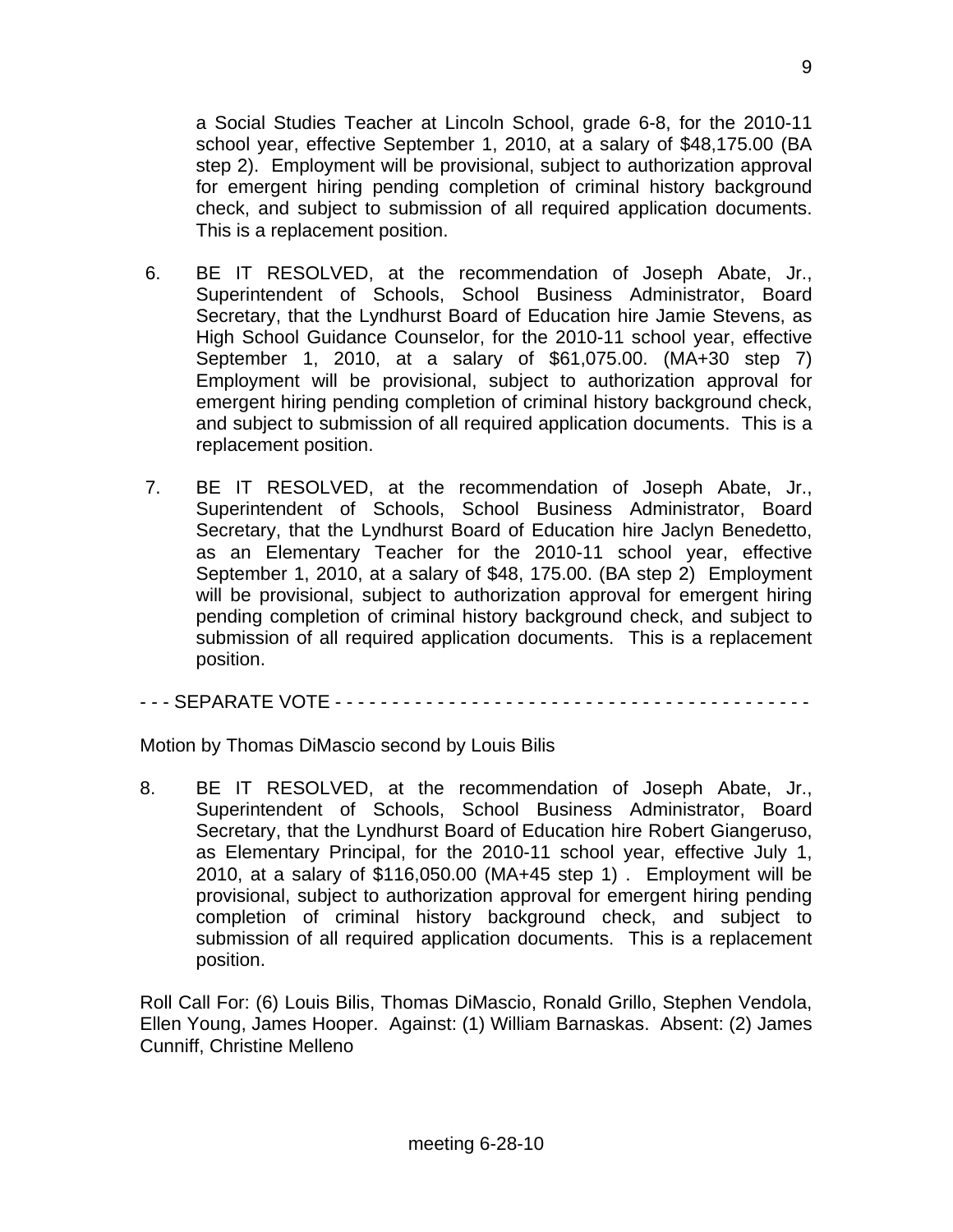- 9. BE IT RESOLVED, at the recommendation of Joseph Abate, Jr., Superintendent of Schools, School Business Administrator, Board Secretary, that the Lyndhurst Board of Education hire APEX Computer Systems, LLC, for the 2010-11 school year, at a consultant fee of \$64,155.00, effective July 1, 2010.
- 10. BE IT RESOLVED, at the recommendation of Joseph Abate, Jr., Superintendent of Schools, School Business Administrator, Board Secretary, that the Lyndhurst Board of Education restore the negotiated salary increase for a member of the custodian/maintenance department.
- 11. BE IT RESOLVED, at the recommendation of Joseph Abate, Jr., Superintendent of Schools, School Business Administrator, Board Secretary, that the Lyndhurst Board of Education appoint Dr. Tracey Stellato, as representative to the South Bergen Jointure Commission for the 2010-11 school year.
- 12. BE IT RESOLVED, at the recommendation of Joseph Abate, Jr., Superintendent of Schools, School Business Administrator, Board Secretary, that the Lyndhurst Board of Education appoint Dr. Tracey Stellato, as Custodian of All Records for the 2010-11 school year.
- 13. BE IT RESOLVED, at the recommendation of Joseph Abate, Jr., Superintendent of Schools, School Business Administrator, Board Secretary, that the Lyndhurst Board of Education to comply with the Laws of Title VI, Title IX, and Section #504, designate Valerie Nichols, and Nicholas Coffaro as Affirmative Action Officers for the 2010-11 school year.
- 14. BE IT RESOLVED, at the recommendation of Joseph Abate, Jr., Superintendent of Schools, School Business Administrator, Board Secretary, that the Lyndhurst Board of Education designate Maryann Mule' as 504 Coordinator for the Lyndhurst School District for the 2010-11 school year.
- 15. BE IT RESOLVED, at the recommendation of Joseph Abate, Jr., Superintendent of Schools, School Business Administrator, Board Secretary, that the Lyndhurst Board of Education appoint Rosemary Villa, Substitute Calling Clerk for the 2010-11 school year, at a stipend of \$6,032.00, and ACCP/BCCP Director for the 2010-11 school year.
- 16. BE IT RESOLVED, at the recommendation of Joseph Abate, Jr., Superintendent of Schools, School Business Administrator, Board Secretary, that the Lyndhurst Board of Education place the following employees on the proper step of the salary guide.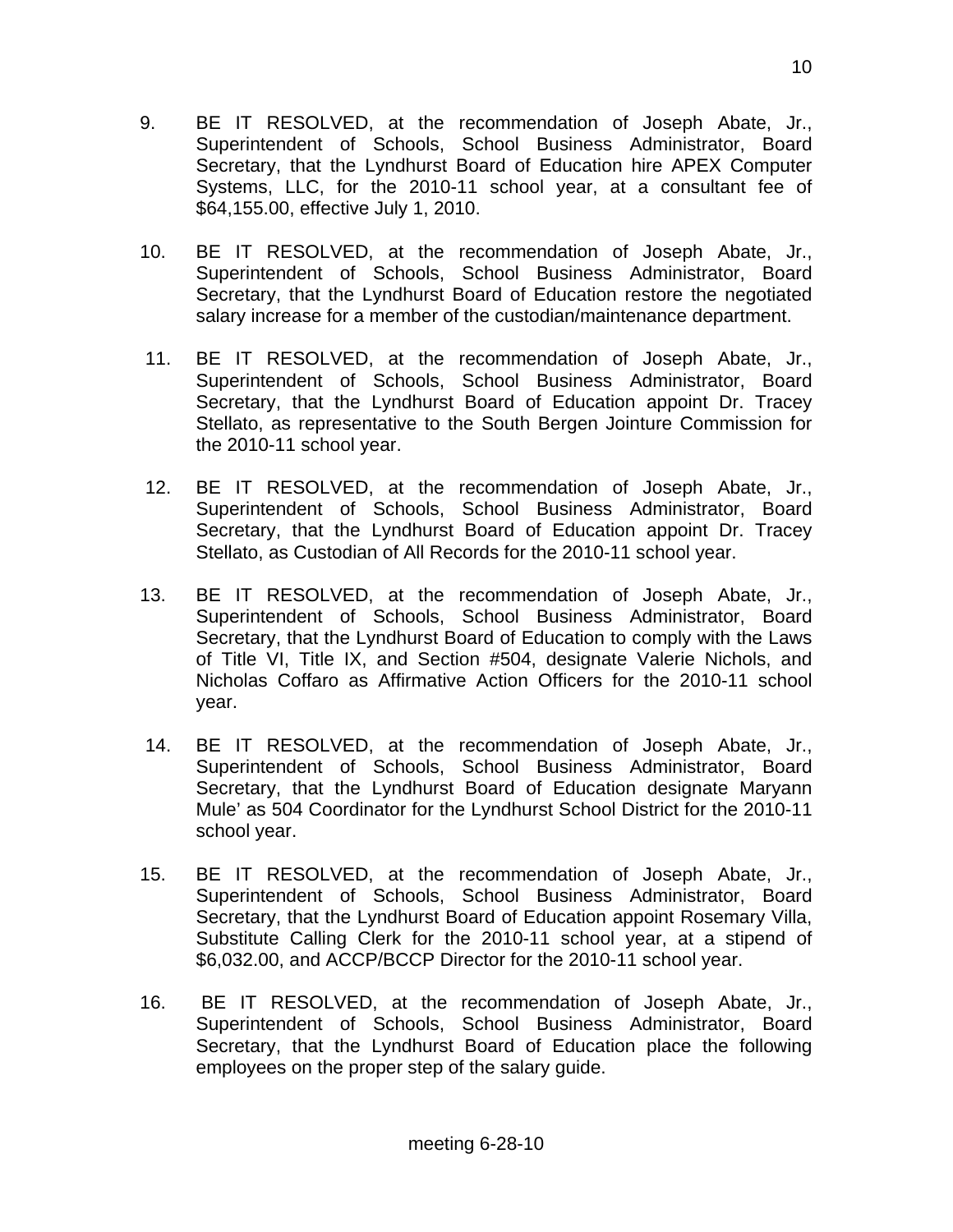- Paula Ellis From: MA+30@\$69,665.00 To: [MA+45@\\$73,665.00](mailto:MA+45@$73,665.00) effective September 1, 2010 Sara Lampman From: [BA@\\$48,175.00](mailto:BA@$48,175.00) To: [MA@\\$55,475.00](mailto:MA@$55,475.00) effective September 1, 2010 Pat Vasto From: [MA@93,805.00](mailto:MA@93,805.00)
- 17. BE IT RESOLVED, at the recommendation of Joseph Abate, Jr., Superintendent of Schools, School Business Administrator, Board Secretary, that the Lyndhurst Board of Education approve the following transfers for the 2010-11 school year, effective immediately.

 To: [MA+30@97,805.00](mailto:MA+30@97,805.00) effective September 1, 2010

| <b>NAME</b>                                                                                                             | <b>FROM</b>                                                                                                       |                                                                                                                            |
|-------------------------------------------------------------------------------------------------------------------------|-------------------------------------------------------------------------------------------------------------------|----------------------------------------------------------------------------------------------------------------------------|
| T. Brennen<br>R. Sarnoski<br>S. Bambo<br>S. Valentin<br>F. DeBellis<br>G. Kairys<br>C. Rossi<br>D. Waechter<br>A. Noble | Roosevelt<br>Washington<br>Roosevelt<br>Jefferson<br>Roosevelt<br>Jefferson<br>Jefferson<br>Lincoln<br>Washington | <b>Jefferson</b><br>Roosevelt<br><b>Jefferson</b><br>Roosevelt<br>Lincoln<br>Roosevelt<br>Franklin<br>Jefferson<br>Lincoln |
| K. Hykey<br>J. lacovelli                                                                                                | Franklin<br>Pre-K                                                                                                 | <b>LHS</b><br>Washington                                                                                                   |
|                                                                                                                         |                                                                                                                   |                                                                                                                            |
| T. Valdes                                                                                                               | Jefferson                                                                                                         | Roosevelt                                                                                                                  |

18. BE IT RESOLVED, at the recommendation of Joseph Abate, Jr., Superintendent of Schools, School Business Administrator, Board Secretary, that the Lyndhurst Board of Education approve a letter be sent to the following employees who had perfect attendance for the 2010-11 school year.

| Jennifer Alvarez      | Washington School, grade 1         |
|-----------------------|------------------------------------|
| Joseph Calo           | Custodian, High School             |
| <b>Chris Delaney</b>  | Secretary, Board Office            |
| Sean Frew             | High School, Science               |
| Linda Kost            | Secretary, Jefferson School        |
| Marlene Krupp         | Supervisor                         |
| <b>Patrick Newman</b> | <b>High School, Social Studies</b> |
| Lisa Piscal           | Roosevelt School, grade 1          |
|                       |                                    |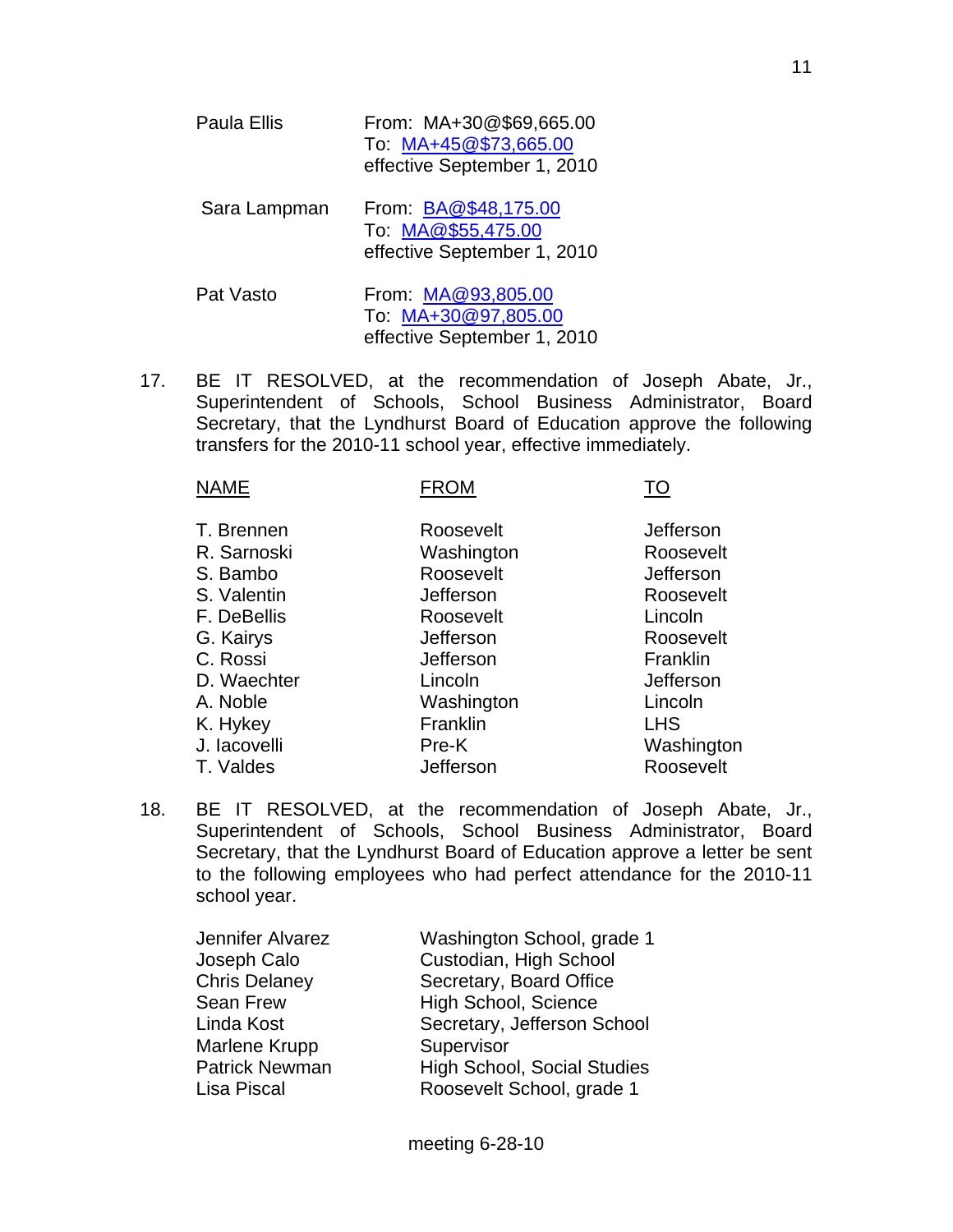Jeff Perrapato Board Office

 Elaine Sica Nurse, Roosevelt School Kathy Stopherd Principal, Franklin School Edward Tessalone High School, Social Studies Staci Valentin Jefferson School, grade 3

19. BE IT RESOLVED, at the recommendation of Joseph Abate, Jr., Superintendent of Schools, School Business Administrator, Board Secretary, that the Lyndhurst Board of Education approve the following classroom aides for the 2010-11 school year. Employment will be provisional, subject to authorization approval for emergent hiring pending completion of criminal history background check, and subject to submission of all required application documents.

 Joan Baratta Toni Esposito Suzanne Moltz Rose McEldowney Pat Cuneo Rhonda Villani Sandi Estevez Luanne Servideo Dana Vigna (part-time)

- - - SEPARATE VOTE - - - - - - - - - - - - - - - - - - - - - - - - - - - - - - - - - - - - - - - - - -

Motion by Ronald Grillo second by Thomas DiMascio

20. BE IT RESOLVED, at the recommendation of Joseph Abate, Jr., Superintendent of Schools, School Business Administrator, Board Secretary, that the Lyndhurst Board of Education approve the following aides for classified students for the 2010-11 school year. Employment will be provisional, subject to authorization approval for emergent hiring pending completion of criminal history background check, and subject to submission of all required application documents.

 Maria Lee Tina Frey Ann Mezzina Dora Lazarus Barbara Romanski & bus aide Debra Calendriello Mildred Caffrey & bus aide Diana Robie -& bus aide Paula Pica Pat Wohlrab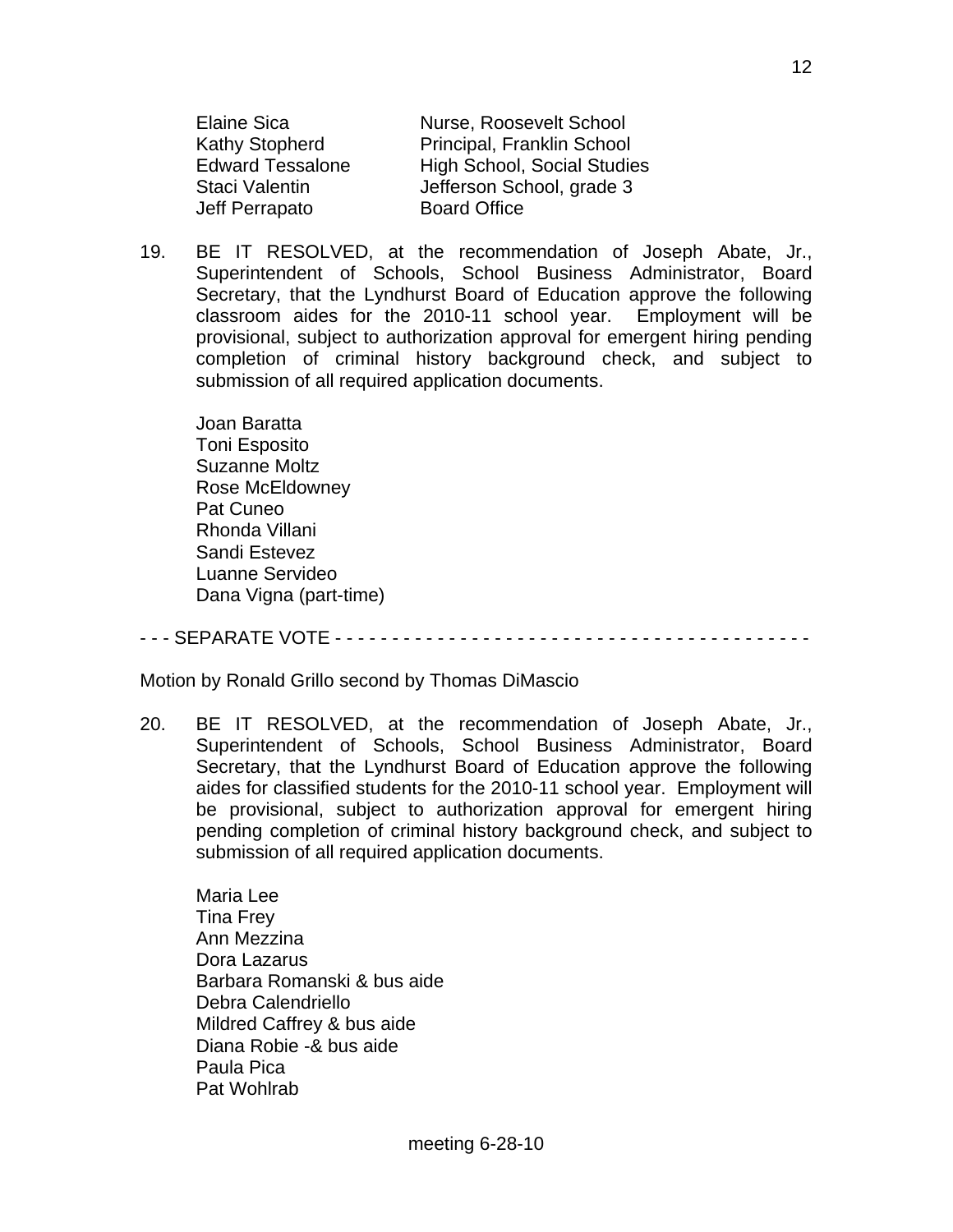Lisa DeFilippo Sue Cunniff Melissa DeJulia Johnna Garlepp & bus aide Karen Breslin Pam Franchino Cheryl Gash Joyce Settembrino Judy Tunnell Colleen Vendola Deb Spagnuolo Ivanna Gaccione Tracy Jorge Josephine Piergiovanni Diana Auteri Richard Tuero Courtney Hubbard Gaylin DeBlasio Barbara O'Rourke Diane Valvano Tara Castellitto

Roll Call For: (6) William Barnaskas, Louis Bilis, Thomas DiMascio, Ronald Grillo, Ellen Young, James Hooper. Abstain: (1) Stephen Vendola. Absent: (2) James Cunniff, Christine Melleno

- - - SEPARATE VOTE - - - - - - - - - - - - - - - - - - - - - - - - - - - - - - - - - - - - - - - - - -

21. BE IT RESOLVED, at the recommendation of Joseph Abate, Jr., Superintendent of Schools, School Business Administrator, Board Secretary, that the Lyndhurst Board of Education approve the following substitute secretaries for the 2010-11 school year. Employment will be provisional, subject to authorization approval for emergent hiring pending completion of criminal history background check, and subject to submission of all required application documents.

| Maria Rodriguez |
|-----------------|
| Annette Tozzi   |
| Maryann Heller  |
| Mary Pitera     |
|                 |

 22. BE IT RESOLVED, at the recommendation of Joseph Abate, Jr., Superintendent of Schools, School Business Administrator, Board Secretary, that the Lyndhurst Board of Education approve the following Security Monitors at the high school, for the 2010-11 school year.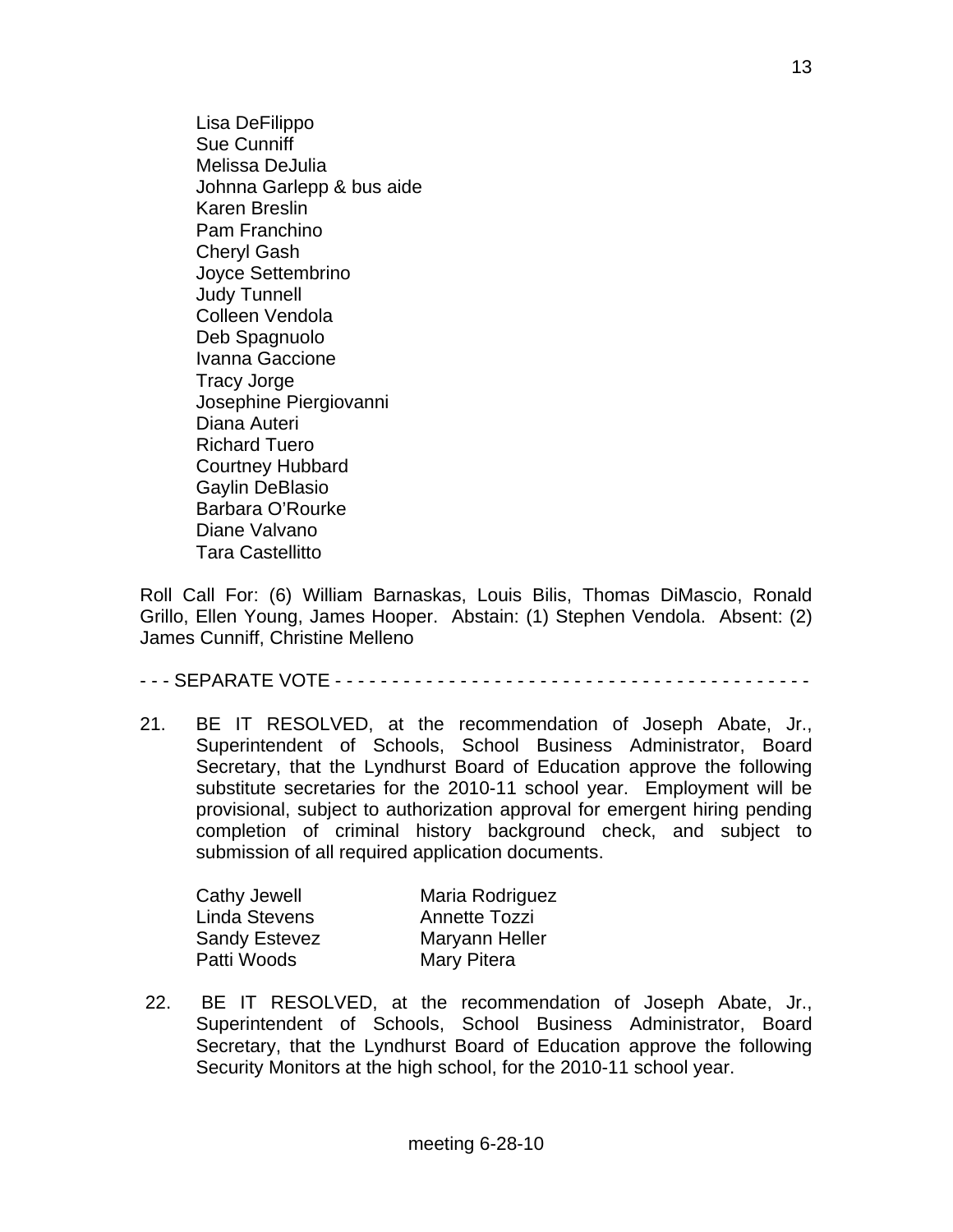Doreen Alessio Cheryl Temes

 23. BE IT RESOLVED, at the recommendation of Joseph Abate, Jr., Superintendent of Schools, School Business Administrator, Board Secretary, that the Lyndhurst Board of Education approve the following non-certificated transfers, effective July 1, 2010.

| <b>Bernie Consalvo</b> | From: Franklin Head Custodian Days |
|------------------------|------------------------------------|
|                        | To: Washington Head Custodian Days |

| Saheed Mohammed | From: Washington Head Custodian Days |
|-----------------|--------------------------------------|
|                 | To: Franklin Head Custodian Days     |

Steve Cortese From: Lyndhurst Recreation Center Custodian Days To: Bus Driver/Maintenance

| Robert Leppard | From: Franklin       |
|----------------|----------------------|
|                | To: Roosevelt Nights |

24. BE IT RESOLVED, at the recommendation of Joseph Abate, Jr., Superintendent of Schools, School Business Administrator, Board Secretary, that the Lyndhurst Board of Education grant permission to the following employee to work during the summer of 2010 with the athletic physicals.

Linda Webb 30 hours

25. BE IT RESOLVED, at the recommendation of Joseph Abate, Jr., Superintendent of Schools, School Business Administrator, Board Secretary, that the Lyndhurst Board of Education approve the following Winter Coaching Positions 2010. Employment will be provisional, subject to authorization approval for emergent hiring pending completion of criminal history background check, and subject to submission of all required application documents.

| <b>Girls Basketball</b> |       |            |
|-------------------------|-------|------------|
| <b>Elaine Catanese</b>  | Asst. | \$6,859.00 |
| Anthony Immediate       | Asst. | \$6,859.00 |
| <b>Boys Basketball</b>  |       |            |
| <b>Patrick Auteri</b>   | Asst. | \$5,328.00 |
| Robert Fagan            | Asst. | \$5,328.00 |

26. BE IT RESOLVED, at the recommendation of Joseph Abate, Jr., Superintendent of Schools, School Business Administrator, Board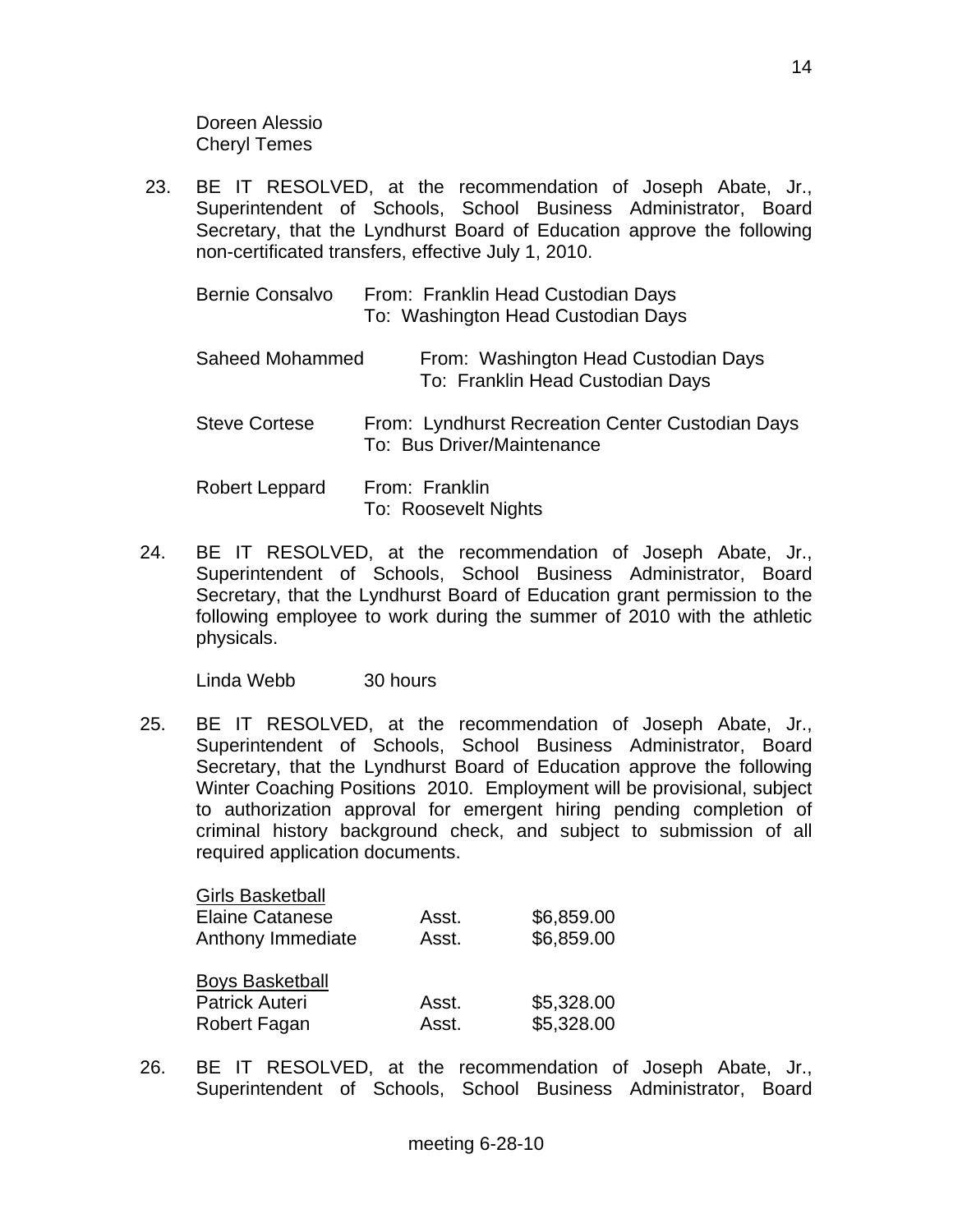Secretary, that the Lyndhurst Board of Education grant permission to the following non-paid assistant coaches for the fall 2010 sports season.

| <b>Mehmet Guvener</b> | <b>Girls Soccer</b>  |
|-----------------------|----------------------|
| Elizabeth Torutman    | <b>Girls Soccer</b>  |
| <b>Richard Gress</b>  | <b>Girls Soccer</b>  |
| <b>Ed Tessalone</b>   | <b>Cross Country</b> |
| Demi Ruzzo            | <b>Fall Cheering</b> |
| <b>James Walker</b>   | Football             |
| <b>Tom Gallo</b>      | Football             |
| John Sagun            | Football             |
| Peter Mosca           | Football             |
| Joe Castagnetti       | Football             |
|                       |                      |

- - - SEPARATE VOTE - - - - - - - - - - - - - - - - - - - - - - - - - - - - - - - - - - - - - - - - - -

Motion by Ronald Grillo second by Stephen Vendola

27. BE IT RESOLVED, at the recommendation of Joseph Abate, Jr., Superintendent of Schools, School Business Administrator, Board Secretary, that the Lyndhurst Board of Education appoint the following lunch aides for the 2010-11 school year. Employment will be provisional, subject to authorization approval for emergent hiring pending completion of criminal history background check, and subject to submission of all required application documents.

Columbus School Lisa Zdanek, Captain Lorraine Pacifico Barbara Moraski Martha Solano Cathy Gomez Maria Giancala Olga Petryszyn Kathy Fragakis

Franklin School Susan Consalvo, Captain Kim Dunaj Judy Cardella Ruby Colmont Mary Steakin Frances Nobile Angiolina Coiro Josephine Coiro Lorraine Holly Laura Pugh Kristina Mondo Lori Morinho

Jefferson School MaryAnn Giannetti, Captain Helen Miragliotta Janice Nunziatto Amanda Tellefsen Barbara Romanski Johna Garlepp Diana Robie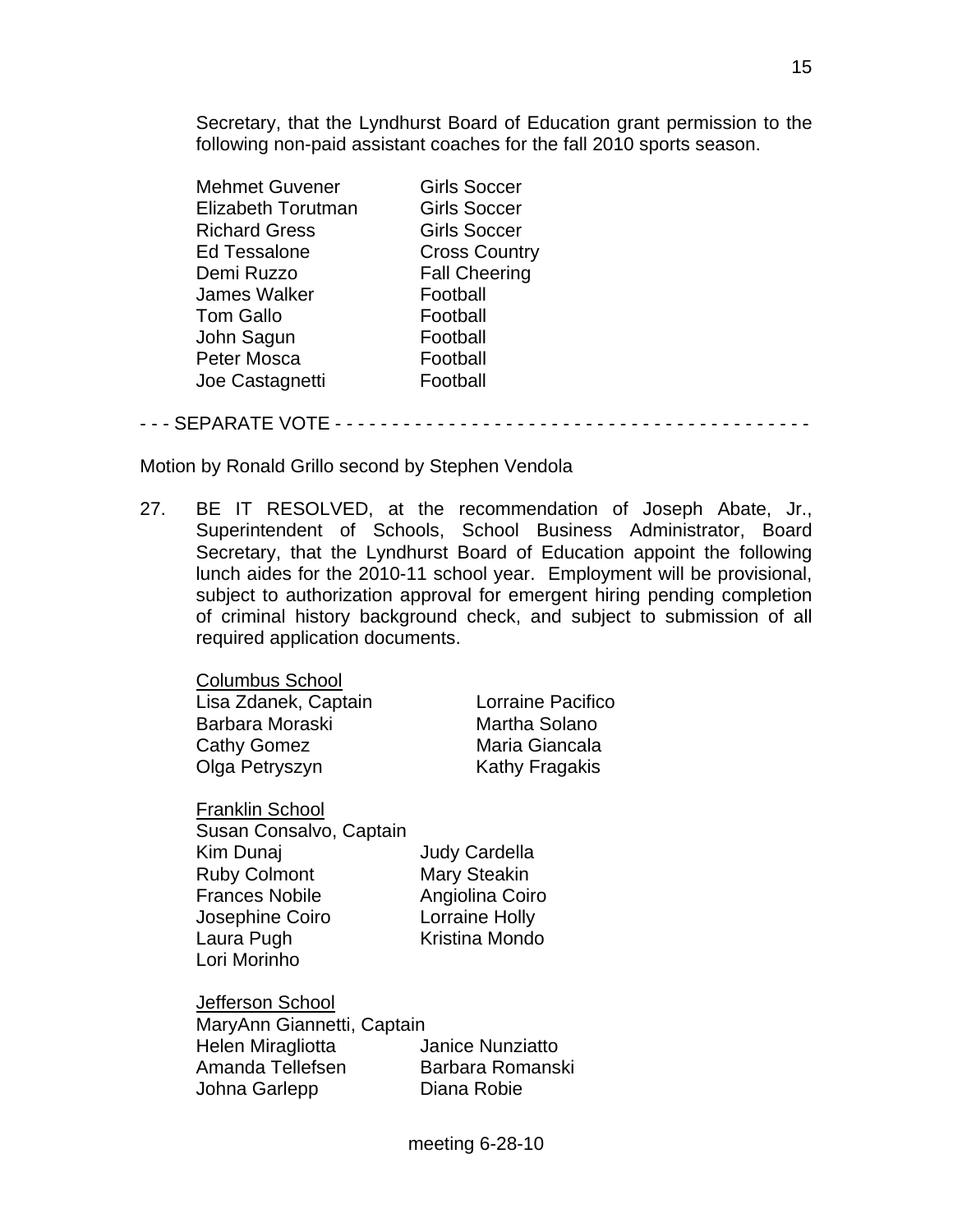Paula Pica Joan Barrata Dana Vigna Lincoln School Debra Latino, Captain Marilyn Famularo Pauline Martone Carol Trezza Aggie DeLuca LuAnn McLaughlin Joan O'Neill Emma Calvi Josephine Silletti Mary Wood Gina Pollicino Annette DiMascio, Security Maria Giancola, Breakfast Roosevelt School Flor Rogers, Captain Lorraine Palazzolo Fortunata Giunta Cathy Jewell Josephine Chieco Maria Martinez Christine Remo Mercedes Moreion Bernice Frega Gloria Santiago Cheryl Lourenzo Gladys Mulligan, sub Washington School Terry Suarez, Captain Antoinetta Cusmai Lorraine Petrocelli Barbara Cilento **Diane Ferrulli**  Angela Amorebieta Marilyn Loughran Roseanne Vargas Alice Schemm

High School Teresa Buglione

Monira Sawires

 Maria Rodriguez, sub Alyssa Suarez, sub

Roll Call For: (6) William Barnaskas, Louis Bilis, Ronald Grillo, Stephen Vendola, Ellen Young, James Hooper. Abstain: (1) Thomas DiMascio. Absent: (2) James Cunniff, Christine Melleno

- - - SEPARATE VOTE - - - - - - - - - - - - - - - - - - - - - - - - - - - - - - - - - - - - - - - - - -

 28. BE IT RESOLVED, at the recommendation of Joseph Abate, Jr., Superintendent of Schools, School Business Administrator, Board Secretary, that the Lyndhurst Board of Education appoint the following substitute lunch aides for the 2010-11 school year. Employment will be provisional, subject to authorization approval for emergent hiring pending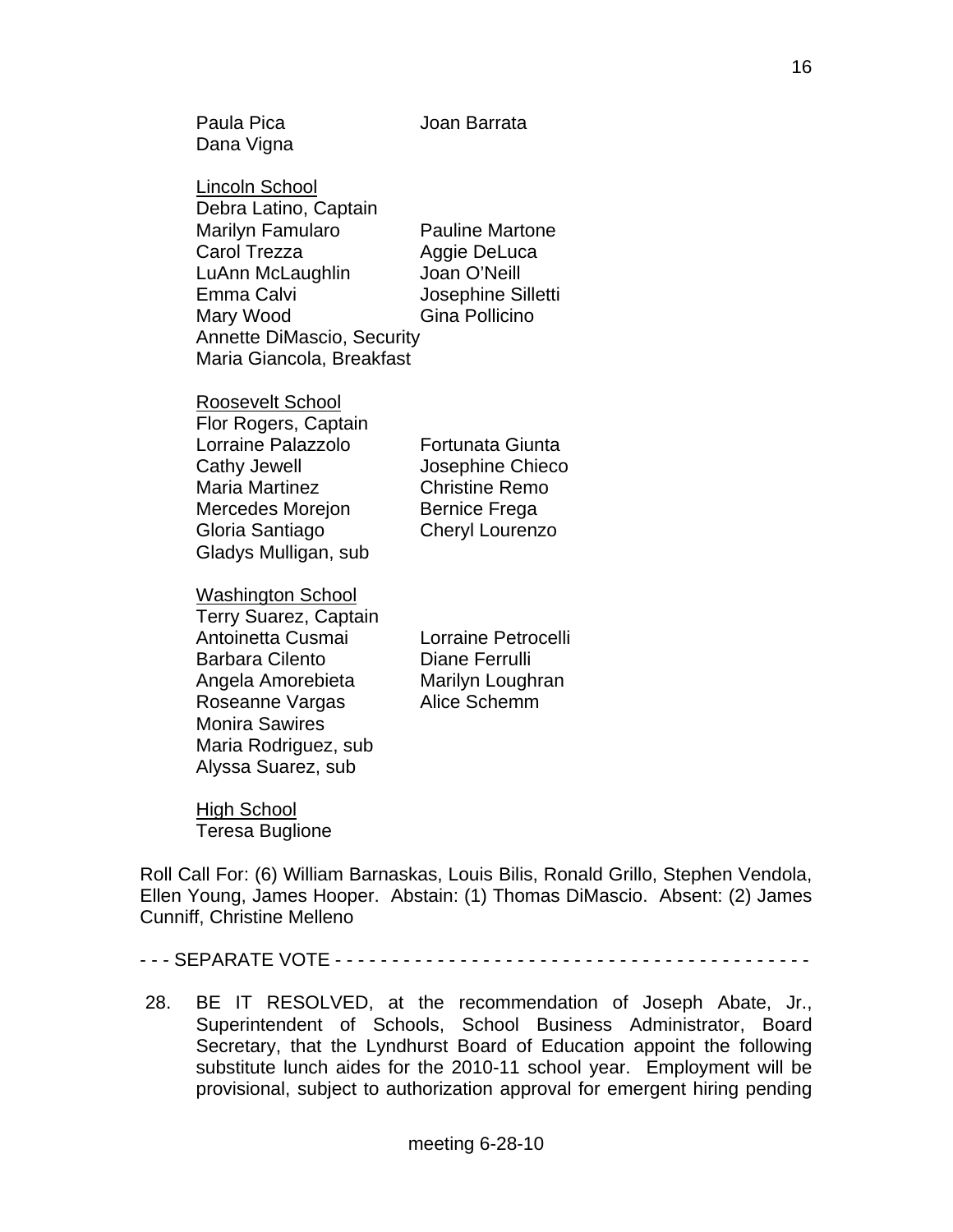completion of criminal history background check, and subject to submission of all required application documents.

 Debra Evans Isabel Zerpa Karen Ann Mitchell Peggy Ross

 29. BE IT RESOLVED, at the recommendation of Joseph Abate, Jr., Superintendent of Schools, School Business Administrator, Board Secretary, that the Lyndhurst Board of Education appoint the following part-time custodians for the 2010-11 school year. Employment will be provisional, subject to authorization approval for emergent hiring pending completion of criminal history background check, and subject to submission of all required application documents.

| <b>Chris Sofio</b>        | Maintenance                     |
|---------------------------|---------------------------------|
| Mike Flanagan             | <b>Bus Driver/Custodian</b>     |
| <b>Frank Gabriele</b>     | Columbus & Franklin             |
| Jim Jenkins               | <b>High School</b>              |
| John Sidonio              | Roosevelt                       |
| John Dunaj, Jr.           | <b>Field House/Board Office</b> |
| <b>Brian Kearns</b>       | Lincoln                         |
| <b>Sean Carroll</b>       | <b>High School</b>              |
| <b>Chris Orefice</b>      | <b>High School</b>              |
| <b>Ted Drager</b>         | Maintenance                     |
| <b>Patrick Mobilio</b>    | Jefferson                       |
| <b>Charles Ranne</b>      | Washington                      |
| Adam Rothenberger         | <b>All District</b>             |
| <b>Chris Rothenberger</b> | <b>All District</b>             |

30. BE IT RESOLVED, at the recommendation of Joseph Abate, Jr., Superintendent of Schools, School Business Administrator, Board Secretary, that the Lyndhurst Board of Education appoint the following substitute custodians for the 2010-11 school year. Employment will be provisional, subject to authorization approval for emergent hiring pending completion of criminal history background check, and subject to submission of all required application documents.

Jonathan Corino **Shameer Ally** Wilson Gual **Frank Giammanco Frank Giammanco** Daniel Malfetti Thomas Grimmeyer Garen Ruzzo – summer only Gus Ovarsi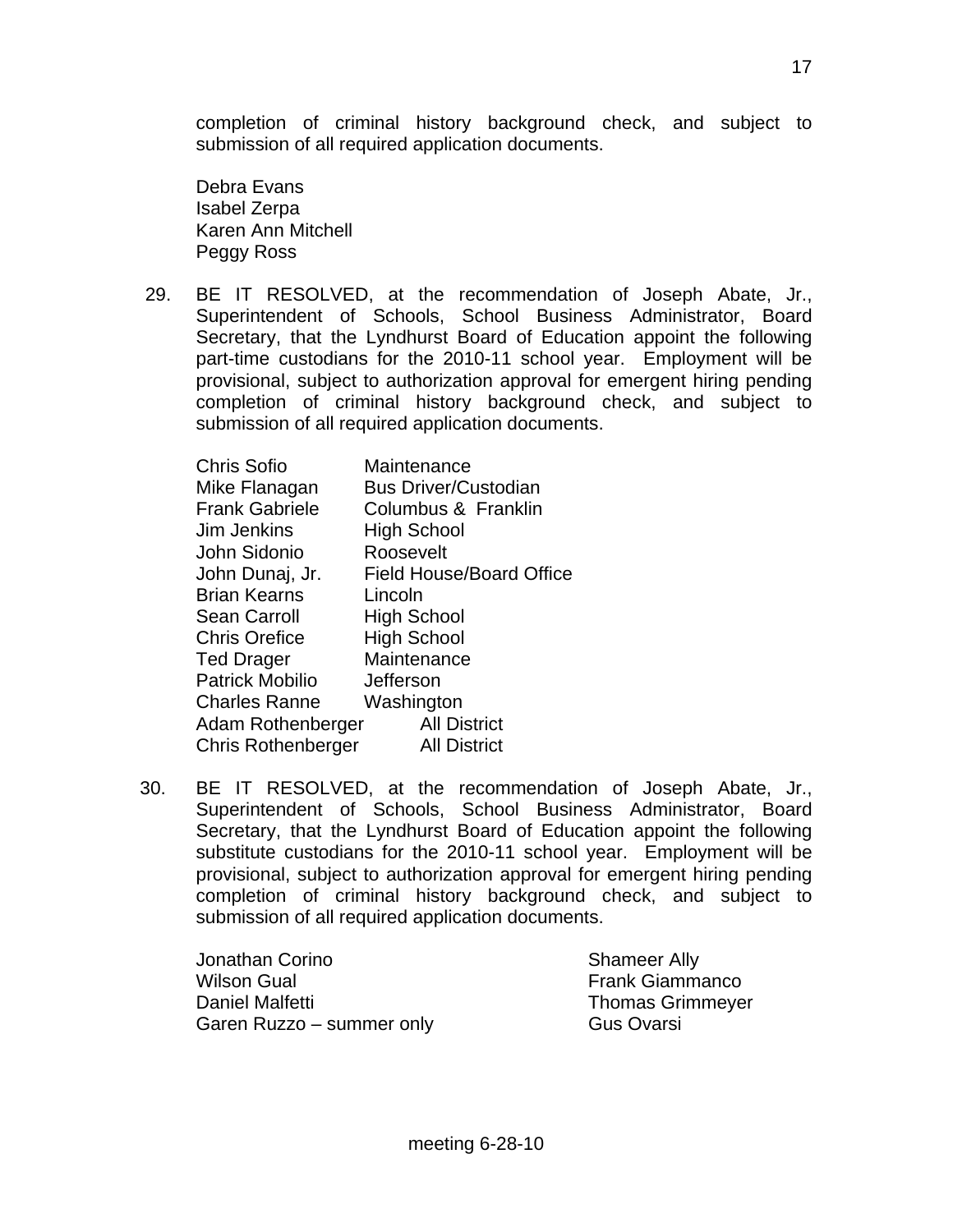31. BE IT RESOLVED, at the recommendation of Joseph Abate, Jr., Superintendent of Schools, School Business Administrator, Board Secretary, that the Lyndhurst Board of Education appoint the following substitute bus drivers for the 2010-11 school year. Employment will be provisional, subject to authorization approval for emergent hiring pending completion of criminal history background check, and subject to submission of all required application documents.

 John Dunaj, Jr. Nick Latti Michael Flanagan Steve Cortese William Caffrey James Giunta Richard Gress Lydia Perez Anthony Ricigliano Herb Hill Richard Wagstaff

32. BE IT RESOLVED, at the recommendation of Joseph Abate, Jr., Superintendent of Schools, School Business Administrator, Board Secretary, that the Lyndhurst Board of Education grant permission to one college student to do her student teaching in the Lyndhurst Public Schools, in order to fulfill her course requirements.

| Lori Martignoni  | <b>Student Teaching</b>        |
|------------------|--------------------------------|
| Domincan College | September 1 - October 29, 2010 |
|                  | Columbus School, grade 1       |
|                  | <b>Student Teaching</b>        |
|                  | November 1 - December 23, 2010 |
|                  | Roosevelt School, grade 4      |

33. BE IT RESOLVED, at the recommendation of Joseph Abate, Jr., Superintendent of Schools, School Business Administrator, Board Secretary, that the Lyndhurst Board of Education approve the attached list of substitute teachers for the 2010-11 school year. . Employment will be provisional, subject to authorization approval for emergent hiring pending completion of criminal history background check, and subject to submission of all required application documents.

- - - SEPARATE VOTE - - - - - - - - - - - - - - - - - - - - - - - - - - - - - - - - - - - - - - - - - -

Motion by Thomas DiMascio second by Ronald Grillo